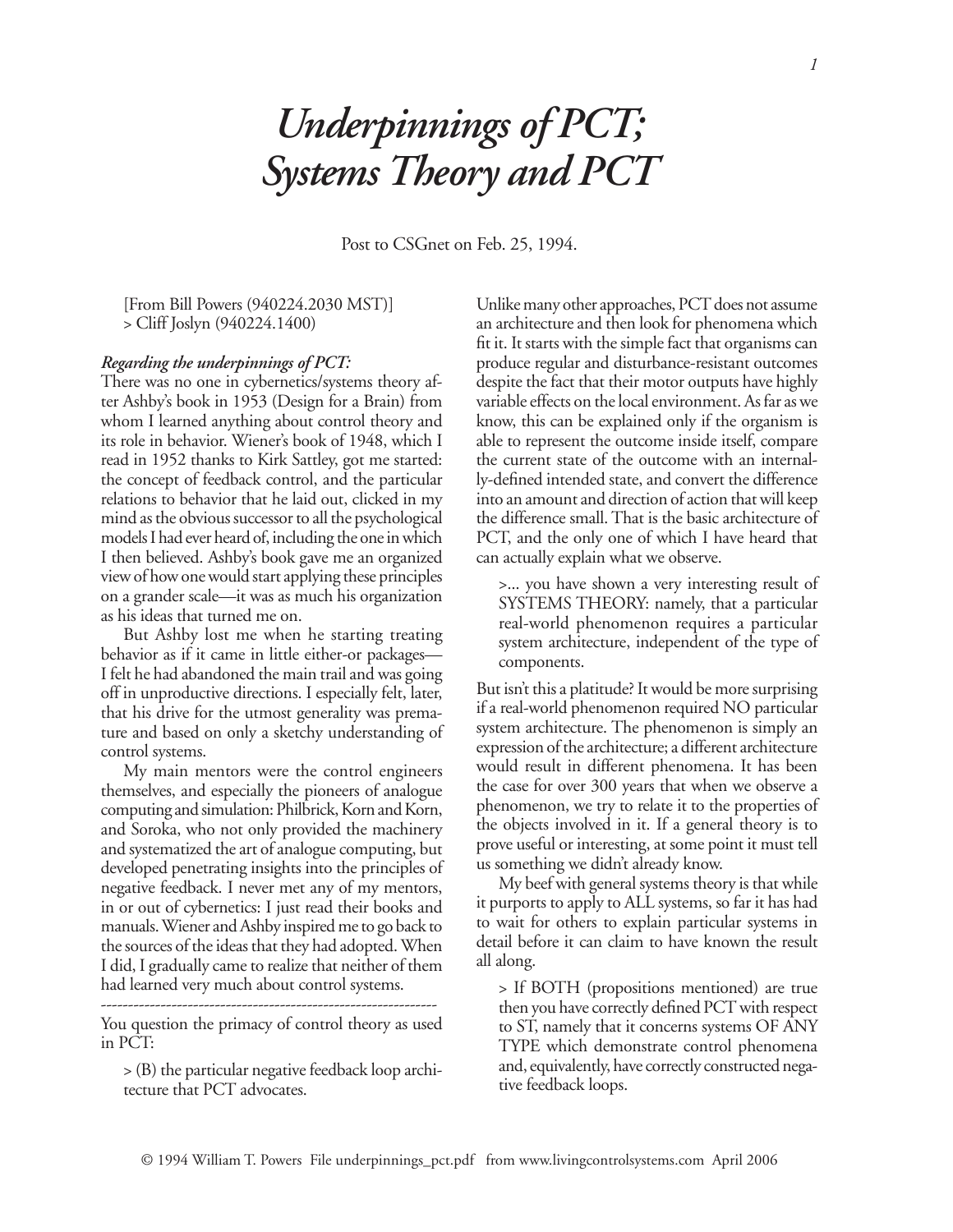We have shown that a negative feedback system with a specific architecture will reproduce the phenomenon we call control (as opposed to what some others call control). Neither we nor any other person knows whether some other kind of system could not equally well explain the same phenomenon. We may not now know what such a system might be, but simply to assume that no other idea will ever be discovered is unwarranted; we have simply come up with one positive instance of a type of system that will create the observed phenomenon. To claim on this basis that PCT is the ultimate general theory of control is not legitimate and I do not make that claim. Any theory depends on the factual truth of its postulates. This is the Achilles' heel of all claims about "general" theories. You can show that a general theory is consistent with its premises, but theorizing will not show whether those premises are related to the real world or whether some other set of premises would not serve just as well and will not turn up tomorrow.

In discussing how ST people could be doing PCT "without knowing it," you say

>The idea is that (1) an ST person considers the operation of living systems; (2) (s)he considers that feedback may be important; (3) (s)he then uses feedback to describe some interesting result. Bingo.

How many of these people, in considering the operation of living systems, have considered the phenomena with which PCT is concerned? How many, in considering that feedback may be important, have correctly analyzed the way in which it is important, and the consequences that it creates? How many, in using feedback to describe some interesting result, have used it correctly, and with respect to a result that actually occurs as opposed to one that is only imagined? "Bingo" requires that you have markers on all five numbers, and I have seen no evidence of that outside PCT.

> Also, it depends on if you take the term "living system" to STRICTLY mean a single organism or merely a system which INCLUDES an organism.

From your own writings, I glean that there is very little agreement in ST on what constitutes a "system" or how a living system differs from other sorts. If you can freely apply a basic term to vastly different situations, you may create the illusion of generality but what you actually achieve is vagueness. I don't really care what you call "a system." The term is hopelessly compromised by careless usage and lack of definition. What I care about is explaining behavior.

>For example, is an economy a living system or not?

If we agree on an answer, what will we know that we don't know now? We can create categories at the drop of a hat, with any membership we please. Sure, if you want to include organisms and interactions among organisms in the same category, an economy is a living system. If you don't, it isn't. What difference does it make?

>If so (I think this is cleaner), then for example any economist, whether an ST economist or not, who presumes that individuals have desires (like the desire for food) and make economic decisions based on satisfying those desires (like purchasing food) is ACTUALLY doing PCT.

No, that's too much! PCT is about what it is to have a desire, about the relationship of desires to actions and their consequences. It's about how making a decision or having a desire gets turned into just those actions which will have effects in the real world that result in an outcome that matches the decision or satisfies the desire, even if the action required differs from one instance to another. An economist who says only what you describe hasn't a clue about how any of these obvious phenomena come into being: he's simply describing the phenomena that need an explanation.

The conclusions you can draw from PCT match what anyone can observe under natural conditions. That says it is a good theory. It should surprise nobody that an economist who uses common sense will see that desires relate to what people purchase. That's commonplace, it's not an insight and it's not a theory. It's just a description of something ordinary in ordinary terms. That is where you would START if you wanted to apply PCT. You don't need PCT to conclude that people desire things and act to satisfy the desires. What you need PCT for is to explain how they can possibly do that. Can this economist of whom you speak explain how it is that when a person decides to purchase Grape‑Nuts, the result is a long train of motor actions that carries the person from one store to another until the Grape‑Nuts are in fact selected, carried to the checkout counter, and paid for? Of course not. The economist has no idea how a decision or a desire gets fulfilled, because the